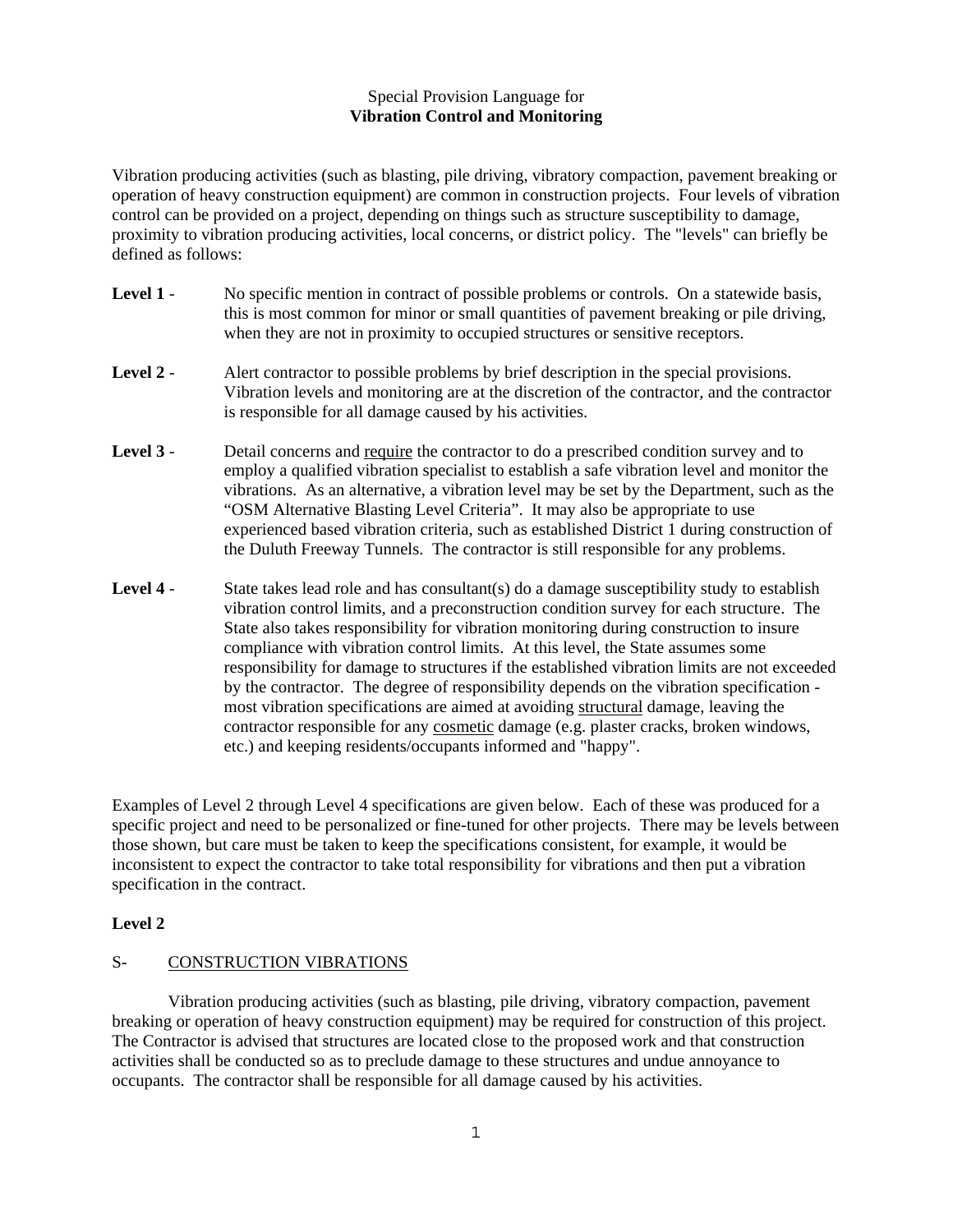# **Level 3**

## S- CONSTRUCTION CONTROLS AND MONITORING

 Vibration producing activities (such as blasting, pile driving, vibratory compaction, pavement breaking or operation of heavy construction equipment may be required for construction of this project. The Contractor is advised that structures are located close to the proposed work and that construction activities shall be conducted so as to preclude damage to same. The Contractor shall be responsible for any damage caused by his activities.

At least 30 days prior to start of such work, the Contractor shall provide a plan (blasting, pile driving, etc.) plan to the Engineer, which shall include, but not be limited to the following: proposed construction method(s), vibration monitoring plans (including the format for reporting the vibration readings), anticipated vibration levels at the closest building(s), condition survey format, and public relations activities. A copy of all reports shall be provided to the Engineer.

# S- .1 Condition Survey

 A preconstruction building Condition Survey shall be conducted by the Contractor on the building(s), prior to the commencement of any vibration producing activity. (In lieu of naming the buildings, a radius of 400 ft from the vibration producing activity can be used – this distance can be adjusted based on the type of activity and the sensitivity of the receptors.)

 The survey will include documentation of interior sub-grade and above grade accessible walls, ceilings, floors, roof and visible exterior as viewed from the grade level. It will detail (by engineering sketches, video tape, photographs, and/or notes) any existing structural, cosmetic, plumbing or electrical damage. The survey will be conducted by a Professional Engineer, registered in the State of Minnesota.

 A report shall be issued that will summarize the pre-construction condition of the building(s) and will identify areas of concern, including potential personnel hazards (falling debris) and structural elements that may require support or repair.

 Crack displacement monitoring gages will be installed as appropriate across any significant existing cracks to help verify any additional building distress if it should develop. The appropriate location, number, and type of gages will be established by the Contractor and/or the Project Engineer. The gages will be read prior to vibration producing activities, as well as during these activities. Data shall be obtained on a weekly basis for as long as vibration-producing activities are being conducted. A report shall be submitted which summarizes the data. The Engineer shall be alerted if any significant movement is detected by the monitoring gages.

S- .2 Vibration Controls

(Sound level limits should also be included for blasting projects)

 The Contractor shall employ a qualified vibration specialist to establish a safe vibration level for  $t$  the building(s). This specialist shall also supervise the Contractors vibration-monitoring program. During all vibration producing activities, the Contractor shall monitor vibration levels at  $building(s), and shall not exceed the safe level established to preclude damage to this$ structure(s).

The vibration monitoring equipment shall be capable of continuously recording the peak particle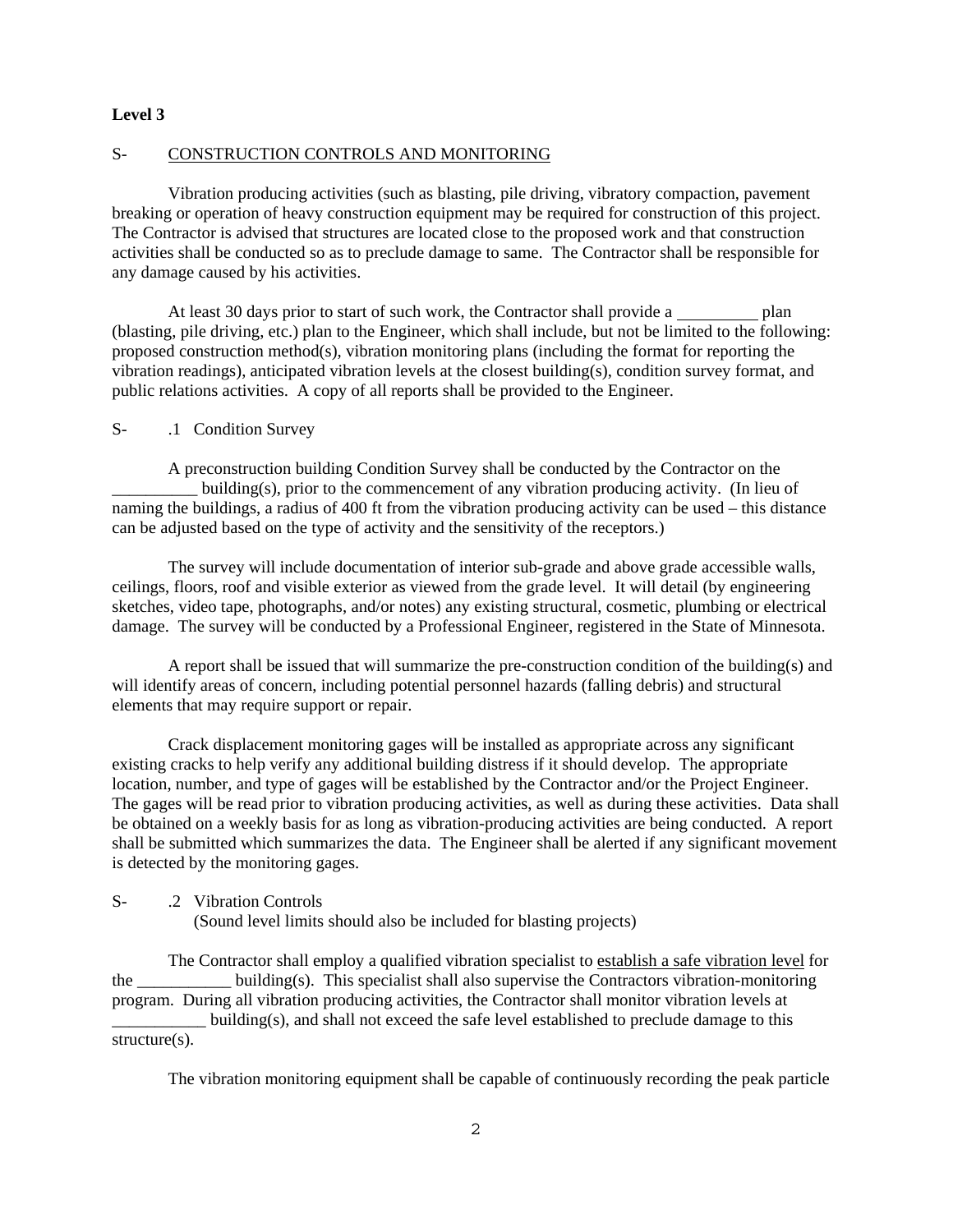velocity and providing a permanent record of the entire vibration event. Copies of all vibration records and associated construction activity (blasting, pile driving, pavement breaking, etc.) data shall be provided to the Engineer in a format approved by the Engineer.

# S- .3 Public Relations

 The Contractor shall maintain a complaint log and make this available to the Engineer on request. Occupants/owners of adjacent buildings shall be notified by the Contractor at least 2 weeks prior to commencement of any vibration producing activity that might affect the structure or inhabitants.

## **Level 4**

# S- VIBRATION MONITORING AND CONTROL

 The following provisions do not relieve the Contractor of any responsibility for damage caused by his operations, nor do they relieve the Contractor from compliance with all applicable federal, state, county and city codes relative to the use and storage of explosives. In the event that a conflict occurs between this specification and other codes, it shall be resolved by the Engineer.

# S- .1 Susceptibility Study

A detailed document titled \_\_\_\_\_\_\_\_\_\_\_\_\_\_\_\_\_\_\_\_\_\_\_\_\_, has been prepared for Mn/DOT by (Name of consulting firm), and a copy of this report is available for inspection at the District \_\_ Headquarters, (address & contact). This report includes an evaluation of buildings and structures in proximity to the project and an evaluation of their susceptibility to construction vibration damage. The vibration criteria for this project is based on this study.

## S- .2 Condition Survey

 A condition survey will be (or has been) performed for buildings in proximity to the project. This survey will document the existing exterior and interior conditions of these buildings.

 The survey will include documentation of interior sub-grade and above grade accessible walls, ceilings, floors, roof, and visible exterior as viewed from the grade level. It will detail (by engineering sketches, video tape, photographs, and/or notes) the existing structural, cosmetic, plumbing and electrical damage, but will not necessarily be limited to areas in buildings showing existing damage.

 Crack displacement monitoring gages will be installed as appropriate across any significant existing cracks to help verify any additional building distress, should it develop. The gages will be read prior to commencement of vibration producing activities, as well as during these activities. Results of this monitoring will be made available to the Contractor.

## S- .3 Ground Vibration Controls

 The following vibration control limits are applicable for all construction work, including but not limited to blasting, pile driving, compaction, ripping, and hauling activities.

 The Contractor is advised that the ground vibration control limits defined herein may restrict his construction practices, and that he should consider these limitations in preparing his bid.

If the Contractor exceeds 80% of the ground vibration limit as given below, for any construction activity, he shall cease that activity and submit a report. The report shall give the construction parameter data and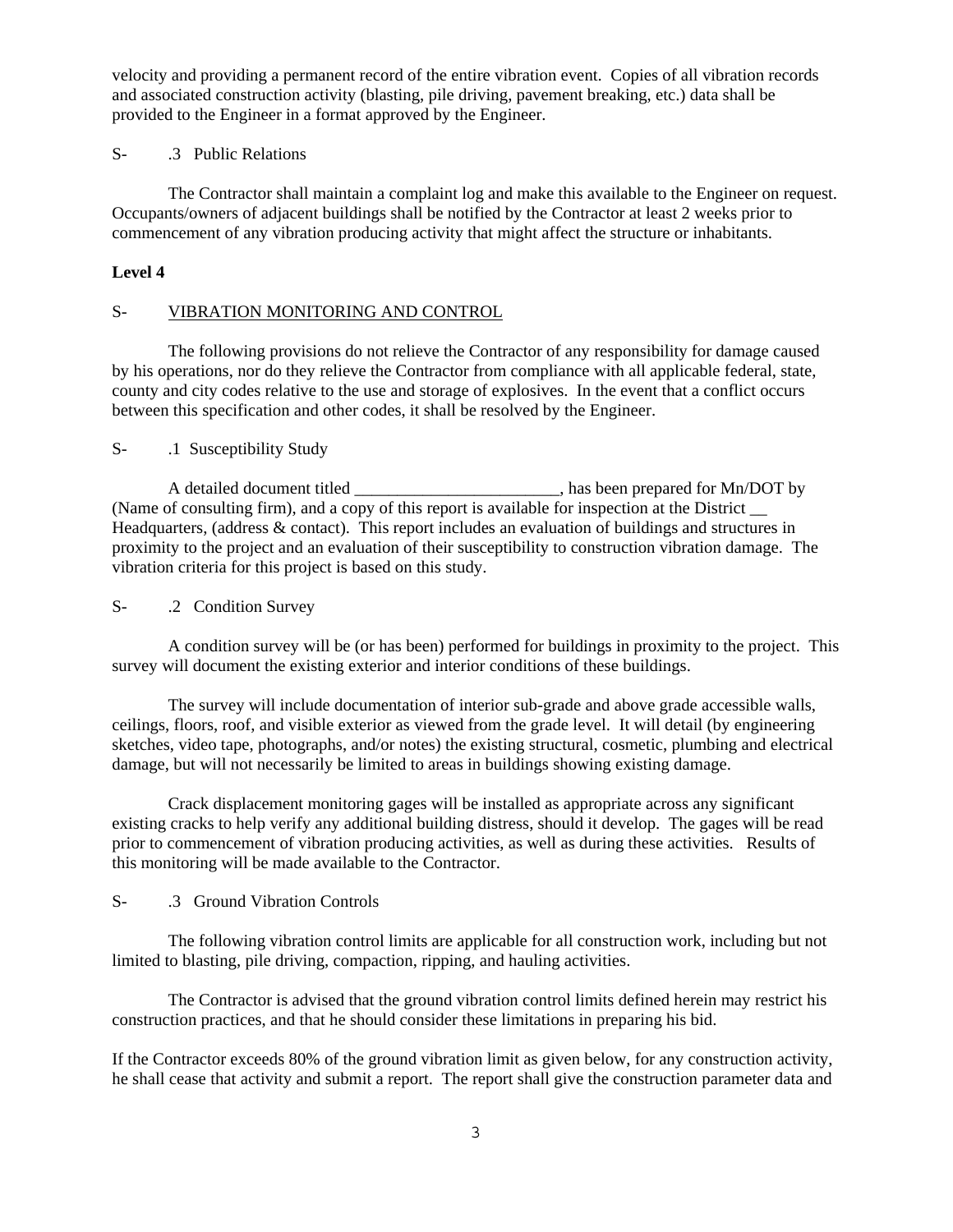include a proposal for corrective action necessary to ensure that the specified limit is not exceeded for future activities. This report shall be submitted to the Engineer, and his permission must be obtained prior to the continuation, or beginning of any future vibration producing construction activities.

 If the Contractor exceeds the ground vibration limit for any construction activity, the Engineer will direct that all activities related to those causing the vibration be stopped. The Contractor shall submit to the Engineer a report giving the construction parameter data and include the proposed corrective action for future construction events. In order to proceed with any further vibration producing activities, written permission must be obtained from the Engineer.

#### A. Definitions

The following definitions shall apply to the vibration controls:

Peak particle displacement - the peak particle displacement is the maximum movement induced by the vibration. The displacement amplitudes are in units of mils (0.001 inch) zero to peak amplitude.

Peak particle velocity - The peak particle velocity is the maximum rate of change with respect to time of the particle displacement. The velocity amplitudes are in units of inches per second (ips), zero to peak amplitude.

 Frequency - The frequency of the vibration is the number of oscillations which occur in one second. The frequency units are given in Hertz (Hz) where one Hz equals one cycle per second.

 B. Ground vibration control limit (Sound level limits should also be included for blasting projects)

 The ground vibration controls are applicable to external locations adjacent to affected buildings or structures. The maximum single component peak particle velocity resulting from construction activity shall not exceed \_\_\_\_\_\_\_.

### S- .4 Instrumentation

 The Contractor shall furnish, maintain and operate three vibration monitors (amplitude and frequency sensitive) during any vibration producing activities that could, in the judgment of the Engineer, produce measurable ground vibrations. In the event that the Contractor chooses to have concurrent vibration producing activities at more than one location on the construction site, he shall notify the Engineer in writing at least two weeks prior to the commencement of such activities. The Engineer may require additional vibration monitoring instruments at each location depending on site parameters. No vibration producing activities may be started until the appropriate instrumentation is provided by the Contractor and approved by the Engineer.

 All vibration instruments shall be powered with rechargeable batteries, and the Contractor shall supply extension geophone and microphone cables so that the instruments can be placed within structures if outside temperatures drop below 32 degrees Fahrenheit.

 All vibration instruments shall be supplied with current calibration documents and shall be recalibrated on approximately a six-month use interval. At a minimum, instrument specific calibration curves of peak particle velocity input to peak particle velocity output shall be provided over the specified frequency ranges at both 0.5 and 1.0 ips for each instrument.